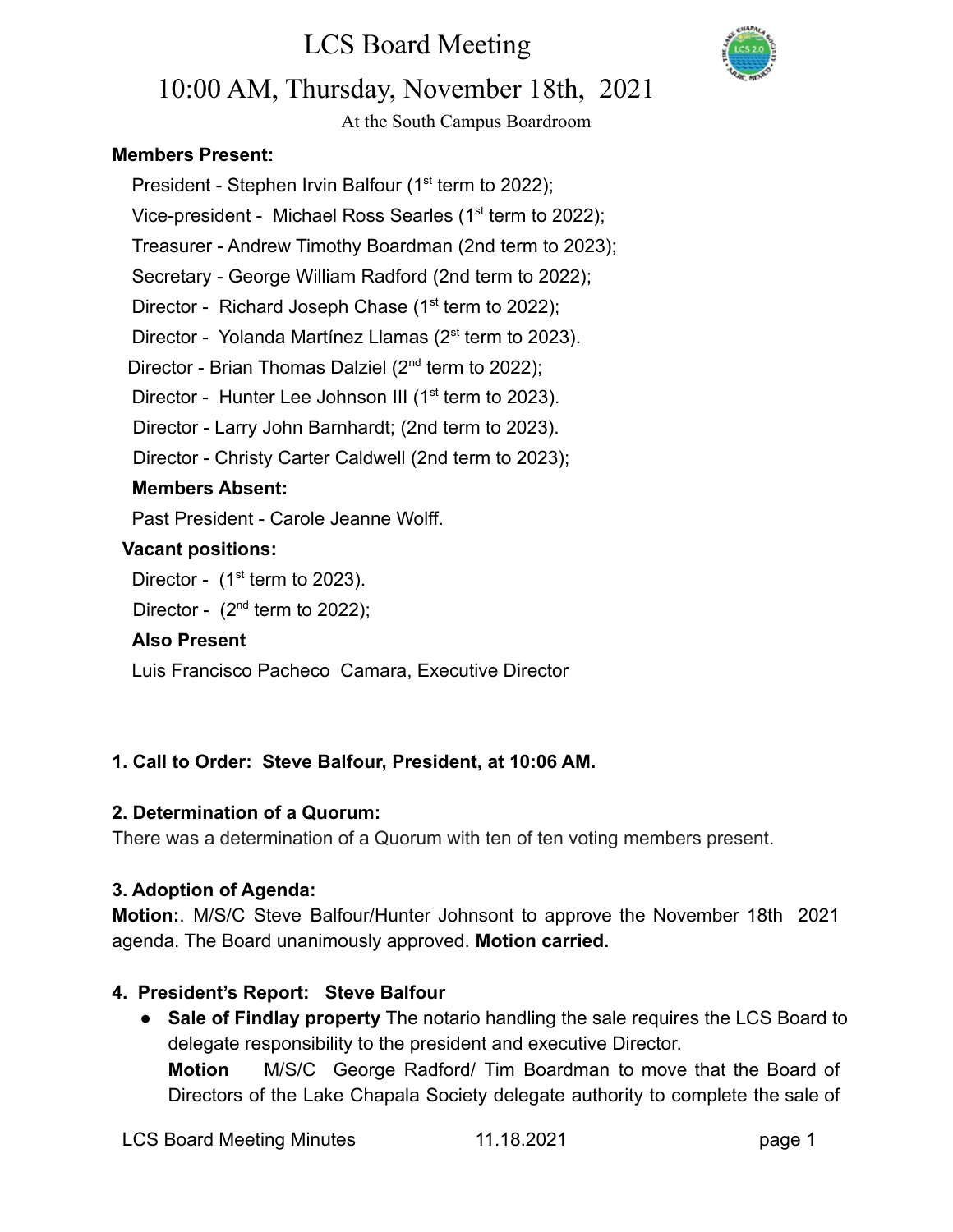# LCS Board Meeting



## 10:00 AM, Thursday, November 18th, 2021

At the South Campus Boardroom

the Findlay property to President, Stephen Irvin Balfour and Executive Director Luis Francisco Pacheco Camara. **Discussion.** The Board members unanimously approved. **Motion Carried.**

- **The Concerts in the Park** Board members were encouraged to promote and attend special concerts on Dec 1st.
- A special Annual giving appeal will be launched to mark **Giving Tuesday** with direct appeals to past donors.
- **● Seasonal Get Together** Sometime the second week was suggested for a social gathering of the Board at year end.

#### **5. Campus Working Group: Larry Barnhardt, Chairperson**

- **Building Condition Analysis -** Michael Pumphrey is addressing the West annex property and will eventually complete an analysis for all buildings.
- **Landscaping and Hardscaping** Issues of health and safety such as tree limbs and broken concrete walkways require urgent attention.
- **Recognition Policy** Policy proposals are being reviewed by the committee.
- **Don Aitkens Commemorative** A recommended location will be determined at the next team meeting on Nov 22nd.
- **Immediate Use of the West Annex** A proposal is currently being reviewed by the Campus Group. Post-Covid requirements need to be taken into consideration.

#### **6. Board Development/Nominating Committee: Hunter Johnson, Chairperson**

- **●** Hunter presented the Board with a list of 15 individuals he had identified as possible candidates for Board positions.
- Steve Balfour led the members through an exercise to identify even more candidates that Board members might suggest. Over 40 names were put forward.
- The candidates will be listed and circulated so that additional qualifications and contact information can be added over time.

#### **Remaining agenda items were compressed due to the time devoted to the Campus Group and Board Development presentations.**

#### **7. Secretary's Report: George Radford, Secretary**

● **Motion** M/S/C George Radford/ Rick Chase to approve the minutes of the October 21st Board meeting. The Board members unanimously approved.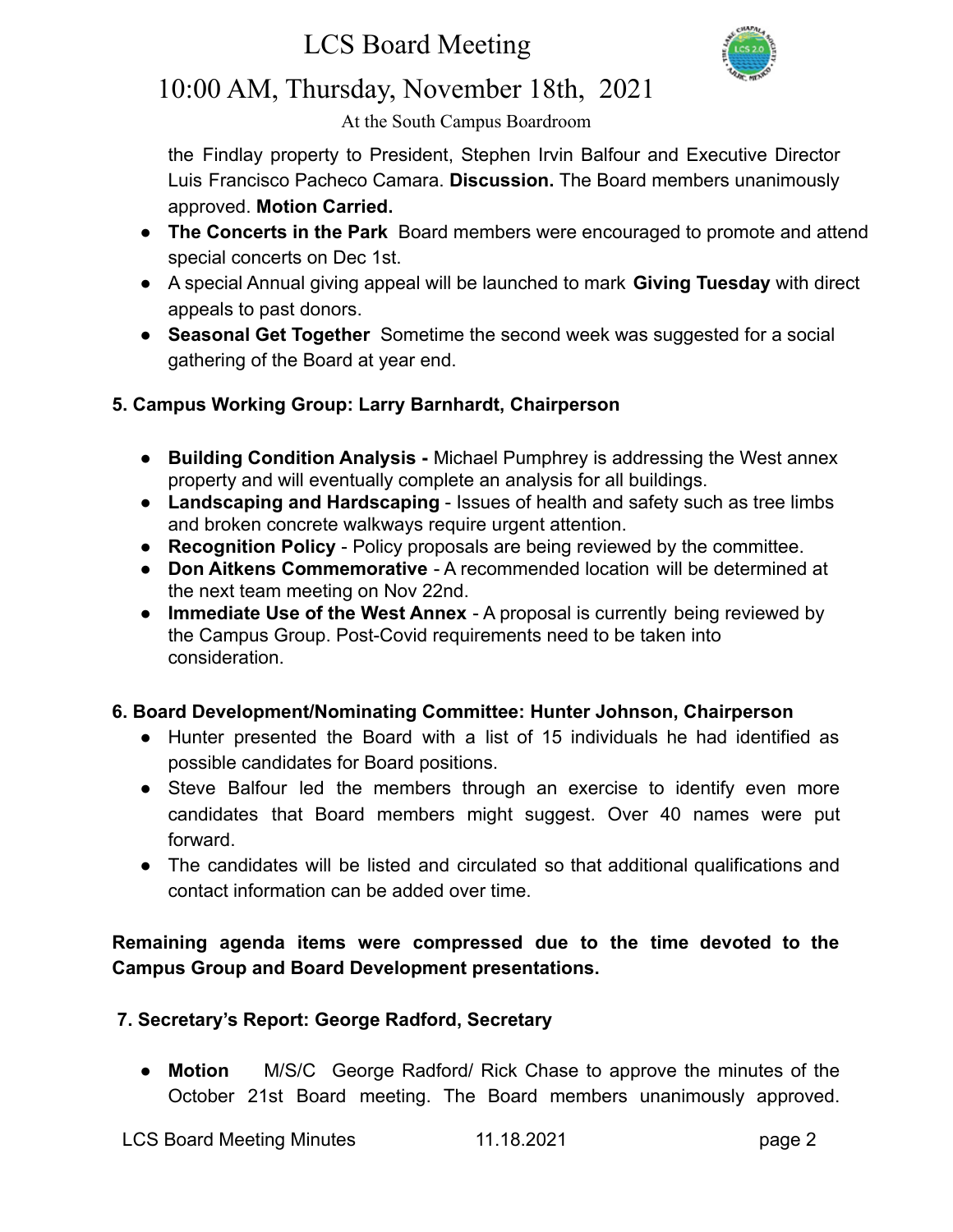

# 10:00 AM, Thursday, November 18th, 2021

At the South Campus Boardroom

**Motion Carried.**

#### **8. Treasurer's report: Tim Boardman, Treasurer.**

#### **October, 2021**

A good month with membership, programs and fundraising carrying the month. Expenses largely as budgeted, board expenses are for Luis attending a conference.

Restricted funds movements show the initial payment of \$1,200,000 pesos for the Molinari property. This has been added to land in Fixed assets and a transfer from restricted funds has been shown on the Balance Sheet.

#### **Year to date [YTD]**

Membership, programs and Fundraising are all above budget and are going strong. Admin expenses are very close to budget, other expenses are in line with the increased levels of revenue. Buildings/grounds reflect the additional repairs and maintenance that has been required.

Unrestricted cash is at \$1,525k or close to 4 months of operations.

**Motion:** M/S/C Tim Boardman/Rick Chase to accept the November, 2021 Treasurer's Board Report, Balance Sheet and other financial reports. **Discussion.** The Board unanimously approved. **Motion Carried.**

A public report is available in the LCS office.

A draft of the 2022 LCS budget will be sent to the Board for review and comment.

#### **9. Executive Director's Report - for September, 2021. Luis Francisco Pacheco**

- Luis reminded members of the Dec 7th volunteer appreciation lunch. Neil James awards will be announced and plaques presented at the event.
- LCS attendance is steady with over 900 visitors a week recorded.
- Electrical issues have been a problem on the Campus

#### **10. Mexican Advisory Council: Yolly Martinez, Chairperson**

● Members were reminded of the upcoming meeting on Thursday Dec 2nd with the Mexican Advisory Council members.

#### **11. New Business: None.**